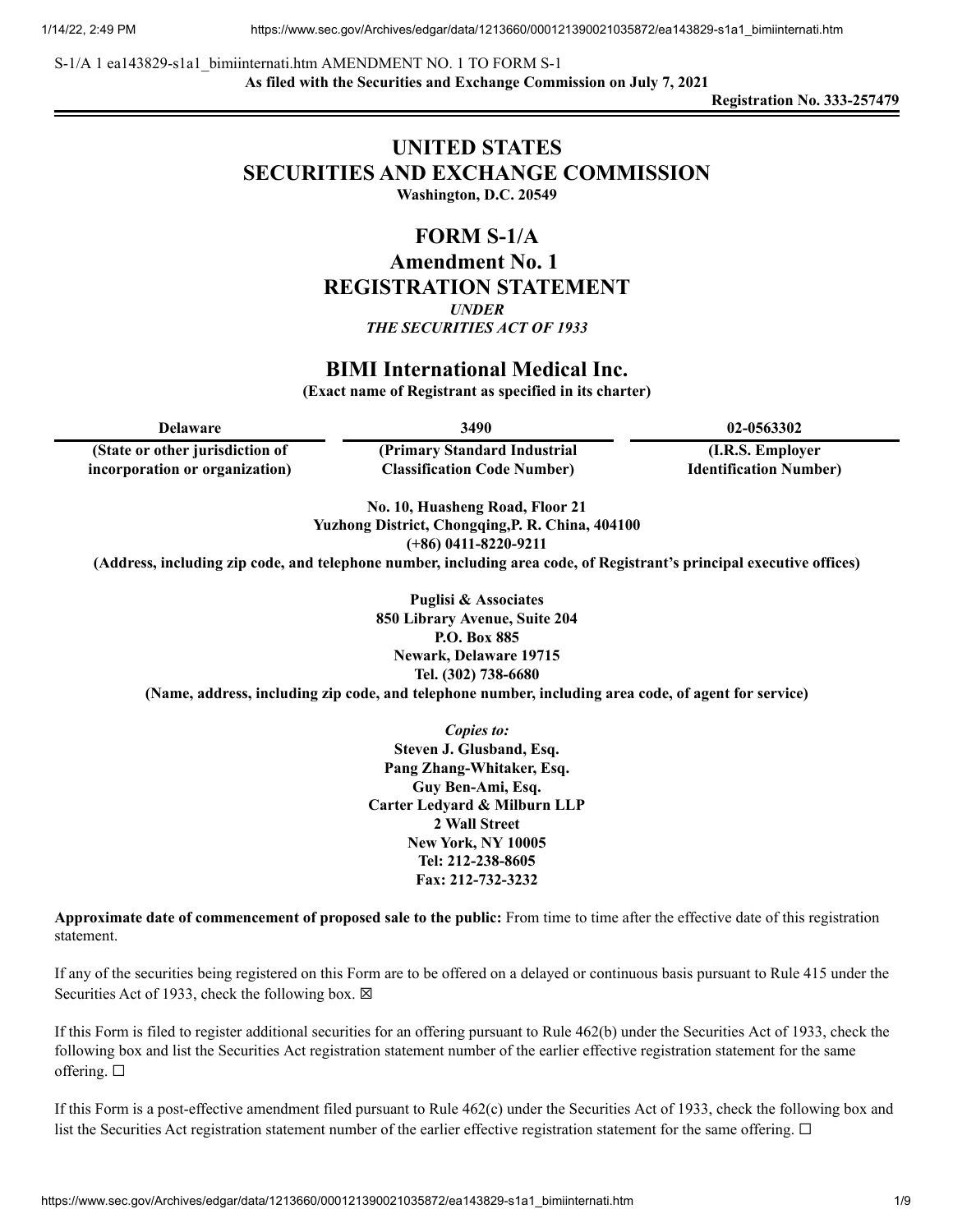#### 1/14/22, 2:49 PM https://www.sec.gov/Archives/edgar/data/1213660/000121390021035872/ea143829-s1a1\_bimiinternati.htm

If this Form is a post-effective amendment filed pursuant to Rule 462(d) under the Securities Act of 1933, check the following box and list the Securities Act registration statement number of the earlier effective registration statement for the same offering. □

Indicate by check mark whether the Registrant is a large accelerated filer, an accelerated filer, a non-accelerated filer, a smaller reporting company, or an emerging growth company. See the definitions of "large accelerated filer," "accelerated filer", "smaller reporting company" and "emerging growth company" in Rule 12b-2 of the Exchange Act of 1934.

Large accelerated filer ☐ Accelerated filer ☐ Non-accelerated filer ☐ Smaller reporting company ☒ Emerging growth company  $\Box$ 

If an emerging growth company, indicate by check mark if the registrant has elected not to use the extended transition period for complying with any new or revised financial accounting standards provided pursuant to Section 7(a)(2)(B) of the Securities Act.  $\Box$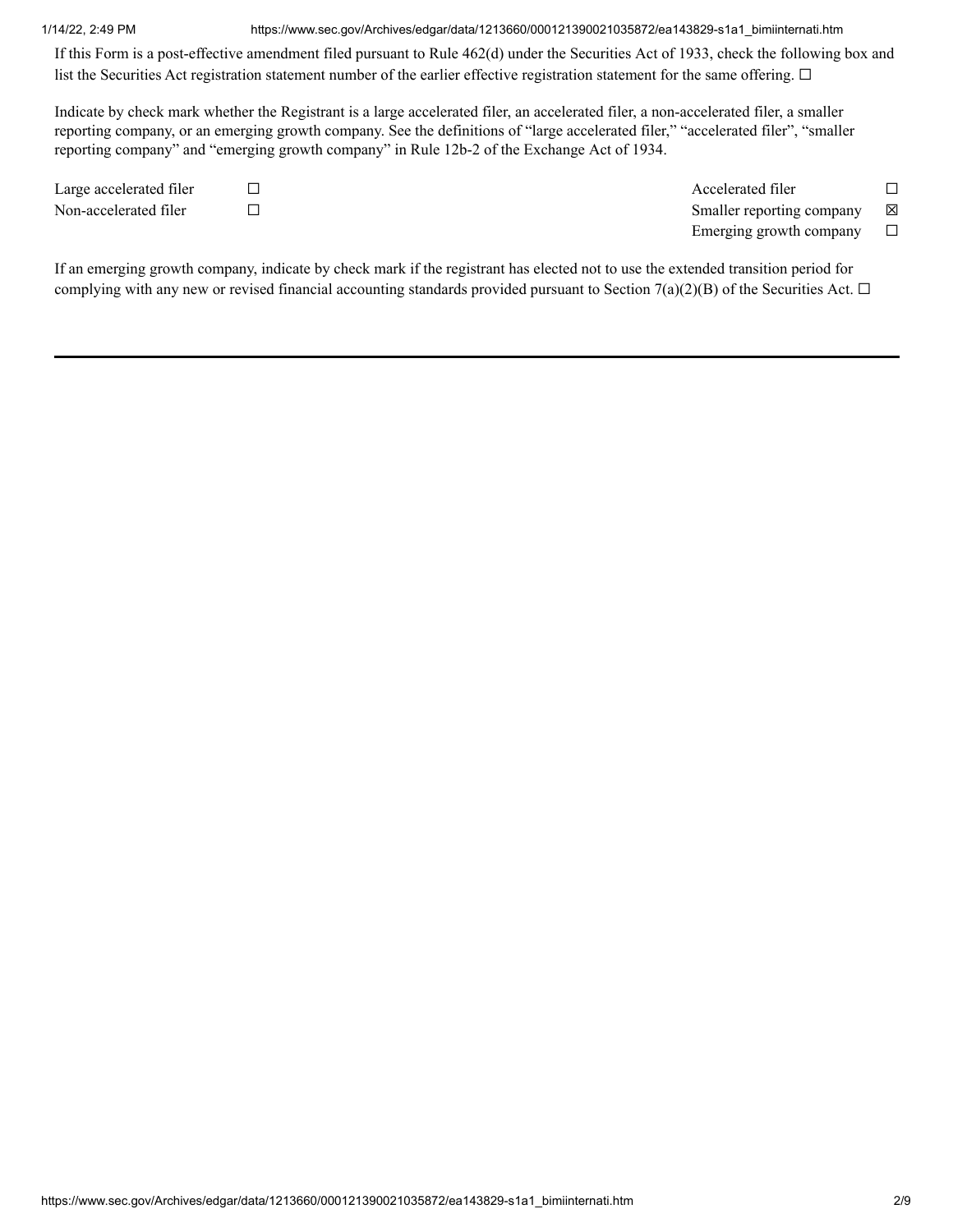The Registrant hereby amends this Registration Statement on such date or dates as may be necessary to delay its effective date until the Registrant shall file a further amendment which specifically states that this Registration Statement shall thereafter become effective in accordance with Section 8(a) of the Securities Act or until the Registration Statement shall become effective **on such date as the Securities and Exchange Commission, acting pursuant to Section 8(a), may determine.**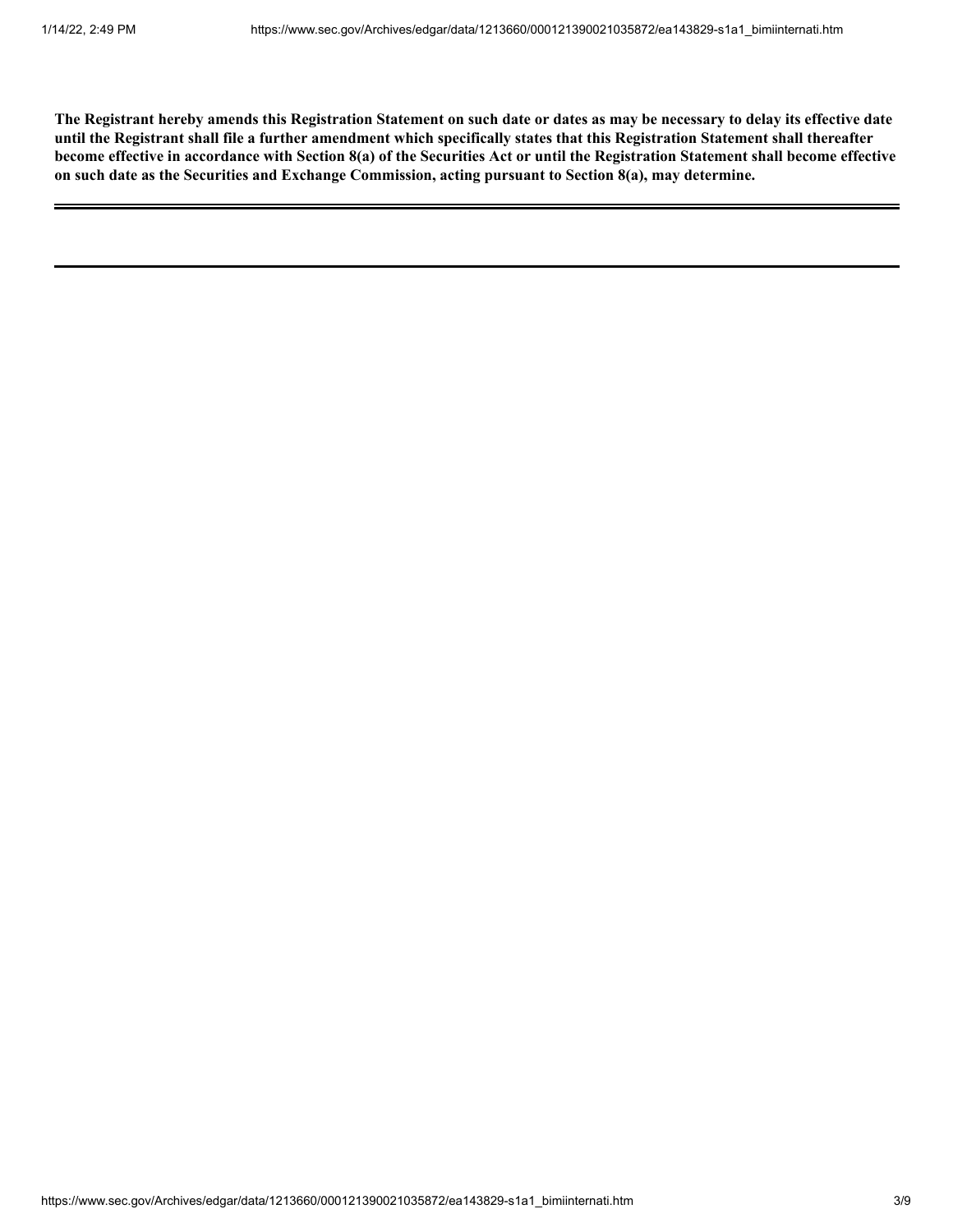#### EXPLANATORY NOTE

This Amendment No. 1 ("Amendment No. 1") to Form S-1 (File No. 333-257479) of BIMI International Medical Inc. (the "Registration Statement") is being filed solely to correct a typographical error in Exhibit 23.2. Other than the foregoing exhibit, no part of the Registration Statement is being amended. This Amendment No. 1 is not intended to revise other information presented in the Registration Statement as originally filed and all such other information in the original filing remains unchanged.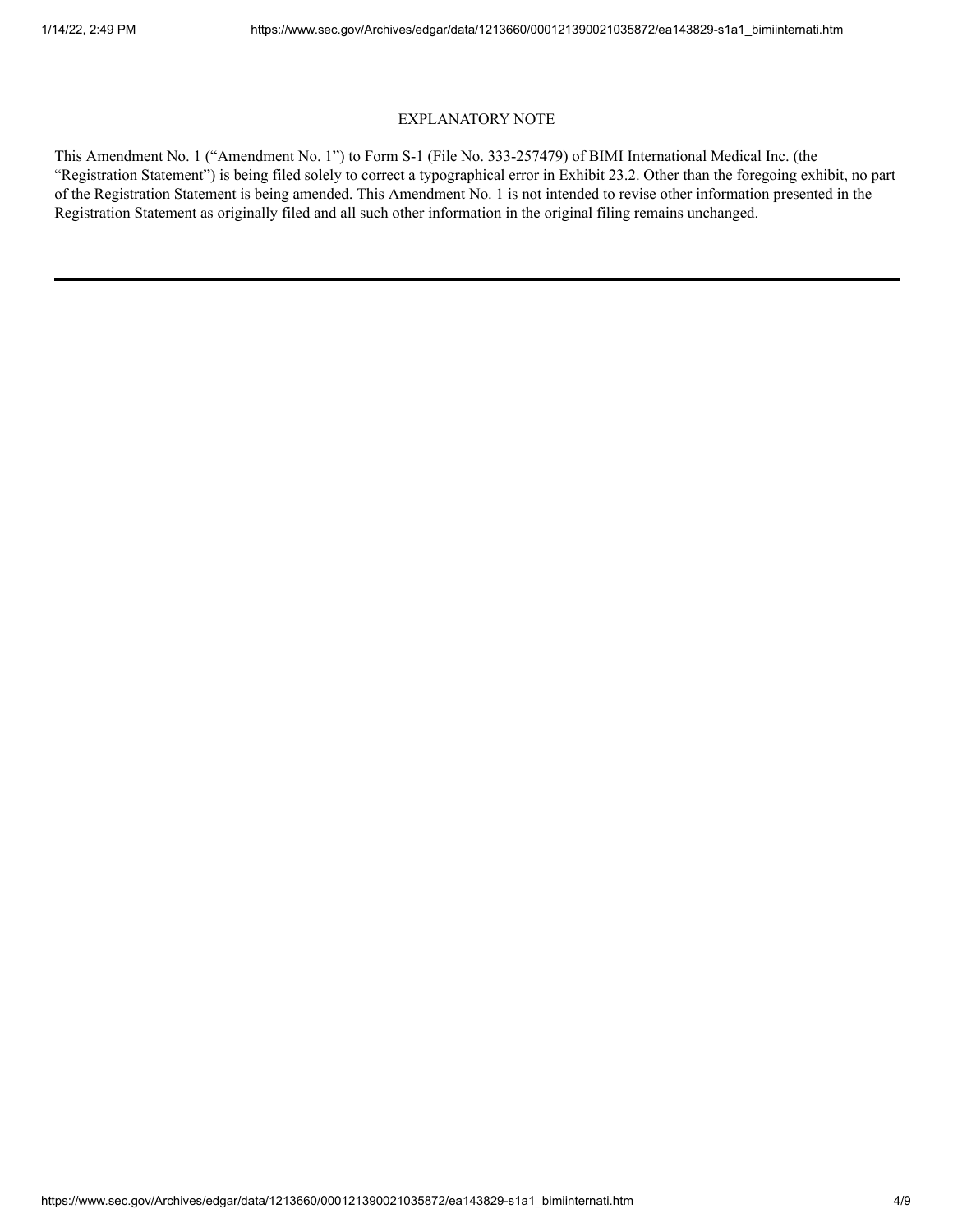### **PART II - INFORMATION NOT REQUIRED IN PROSPECTUS**

#### **Item 16. Exhibits**

The exhibits listed in the accompanying Exhibit Index are filed (except where otherwise indicated) as part of this registration statement.

#### **EXHIBIT INDEX**

*(a) Exhibits*

The following exhibits are being filed with this Registration Statement:

| Exhibit<br>Number | Description                                                                         | Incorporated by Reference to                                                                                                                  |
|-------------------|-------------------------------------------------------------------------------------|-----------------------------------------------------------------------------------------------------------------------------------------------|
| 3.1               | <b>Certificate of Incorporation</b>                                                 | Exhibits with the corresponding numbers filed with our<br>registration statement on Form 10-SB filed January 17,<br>2003.(File No. 000-50155) |
| 3.2               | <b>Certificate of Amendment</b>                                                     | Exhibits submitted with our registration statement on<br>Form 10-SB filed January 17, 2003. (File No. 000-<br>50155)                          |
| 3.3               | Certificate of Amendment to Certificate of Incorporation                            | Company's Definitive Information Statement on<br>Schedule 14C, filed July 23, 2009                                                            |
| 3.4               | Certificate of Amendment to Certificate of Incorporation                            | Company's Current Report on Form 8-K, dated<br>September 16, 2010                                                                             |
| 3.5               | Certificate of Amendment to Certificate of Incorporation                            | Company's Current Report on Form 8-K dated<br>December 18, 2019                                                                               |
| 3.6               | Certificate of Amendment to Certificate of Incorporation                            | Company's Current Report on Form 8-K dated June<br>25, 2021                                                                                   |
| 3.7               | <b>Bylaws</b>                                                                       | Exhibits submitted with our registration statement on<br>Form 10-SB filed January 17, 2003. (File No. 000-<br>50155)                          |
| 4.1               | Description of Securities Registered Under Section 12 of the<br><b>Exchange Act</b> | Company's Annual Report on Form 10-K for year<br>December 31, 2019                                                                            |
| $5.1*$            | Opinion of Carter Ledyard & Milburn LLP                                             |                                                                                                                                               |

II-1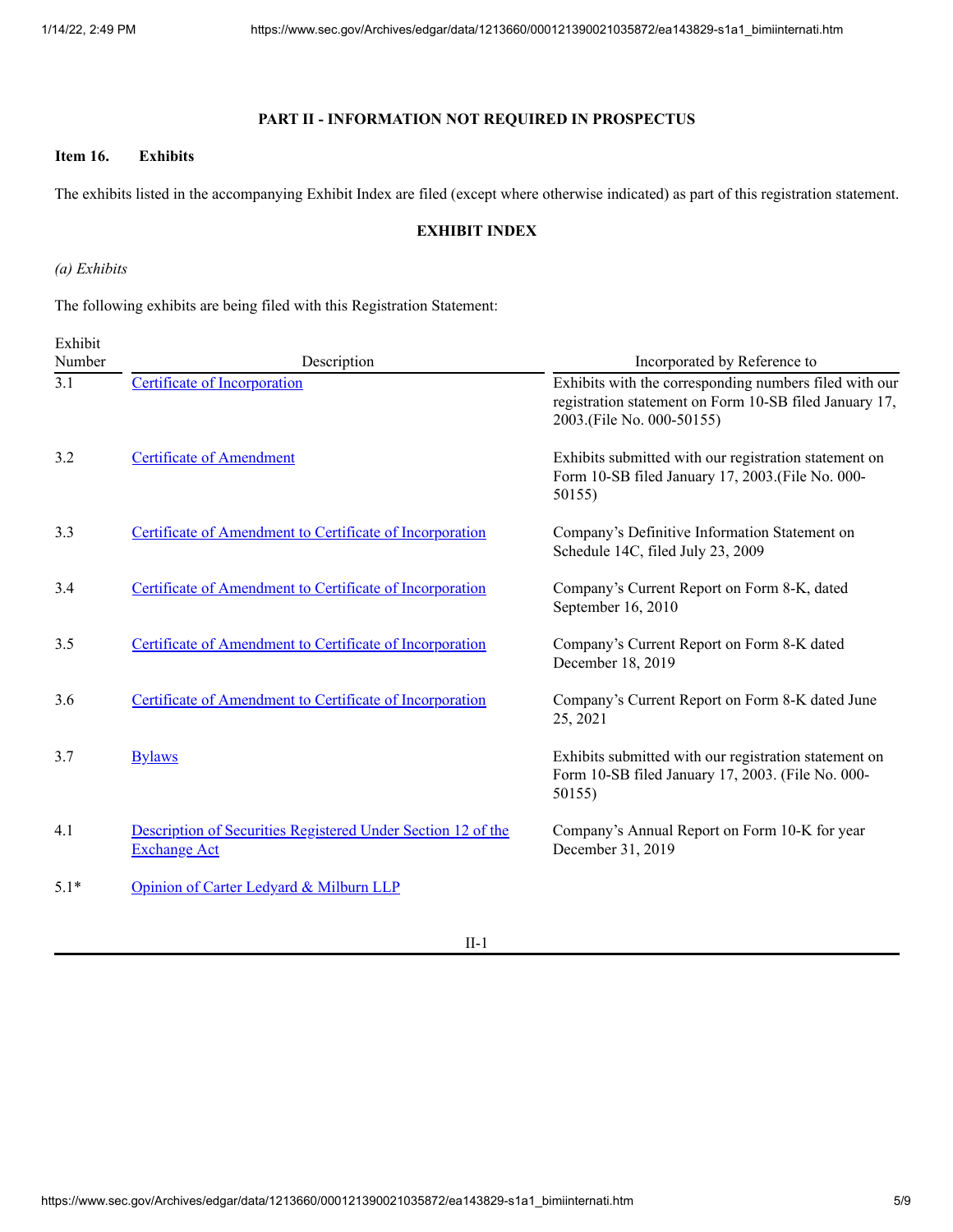| 10.1    | Securities Purchase Agreement by and between the Registrant<br>and Yongquan Bi, dated March 12, 2018                    | Company's Annual Report on Form 10-K for year<br>December 31, 2019 |
|---------|-------------------------------------------------------------------------------------------------------------------------|--------------------------------------------------------------------|
| 10.2    | Executive Employment Agreement (Song Tiewei) dated October Company's Current Report on Form 8-K dated October<br>1,2019 | 4, 2019                                                            |
| 10.3    | Form of Securities Purchase Agreement dated May 18, 2020                                                                | Company's Current Report on Form 8-K dated May 18,<br>2020         |
| 10.4    | Form of Secured Convertible Promissory Note dated May 2020                                                              | Company's Current Report on Form 8-K dated May 18,<br>2020         |
| 10.5    | Form of Warrant dated May 2020                                                                                          | Company's Current Report on Form 8-K dated May 18,<br>2020         |
| 10.6    | Form of Shareholder Pledge Agreement dated May 2020                                                                     | Company's Current Report on Form 8-K dated May 18,<br>2020         |
| 10.7    | Form of Voting Agreement dated May 2020                                                                                 | Company's Current Report on Form 8-K dated May 18,<br>2020         |
| 10.8    | Form of Registration Rights Agreement dated May 2020                                                                    | Company's Current Report on Form 8-K dated May 18,<br>2020         |
| 10.9    | Prepayment and Amendment Agreement dated November 20,<br>2020                                                           | Company's Current Report on Form 8-K dated<br>November 20, 2020    |
| 10.10   | Form of Waiver Agreement dated November 23, 2020                                                                        | Company's Current Report on Form 8-K dated<br>November 23, 2020    |
| 10.11   | <b>Stock Purchase Agreement dated December 7, 2020</b>                                                                  | Company's Current Report on Form 8-K dated<br>December 7, 2020     |
| 10.12   | <b>Stock Purchase Agreement dated December 11, 2020</b>                                                                 | Company's Current Report on Form 8-K dated<br>December 11, 2020    |
| 10.13   | <b>Stock Purchase Agreement dated December 14, 2020</b>                                                                 | Company's Current Report on Form 8-K dated<br>December 14, 2020    |
| 10.14   | Form of Amendment dated February 24. 2021                                                                               | Company's Current Report on Form 8-K dated February<br>24, 2021    |
| 10.15   | Amendment Agreement dated April 6, 2021                                                                                 | Company's Current Report on Form 8-K dated April 12,<br>2021       |
| 10.16   | Amendment Agreement dated April 6, 2021                                                                                 | Company's Current Report on Form 8-K dated April 12,<br>2021       |
| 10.17   | Stock Purchase Agreement dated April 9, 2021                                                                            | Company's Current Report on Form 8-K dated April 13,<br>2021       |
| 10.18   | Amendment Agreement dated April 16, 2021                                                                                | Company's Current Report on Form 8-K dated April 22,<br>2021       |
| 14.1    | Code of Ethics of the Registrant                                                                                        | Company's Annual Report on Form 10-K, filed on<br>March 30, 2018   |
| 21.1    | <b>Subsidiaries of the Registrant</b>                                                                                   | Company's Annual Report on Form 10-K, filed on<br>March 31, 2021   |
| $23.1*$ | Consent of Independent Registered Public Accounting Firm,<br><b>Audit Alliance LLC</b>                                  |                                                                    |

23.2 Consent of [Independent](https://www.sec.gov/Archives/edgar/data/1213660/000121390021035872/ea143829ex23-2_bimiinternati.htm) Registered Public Accounting Firm,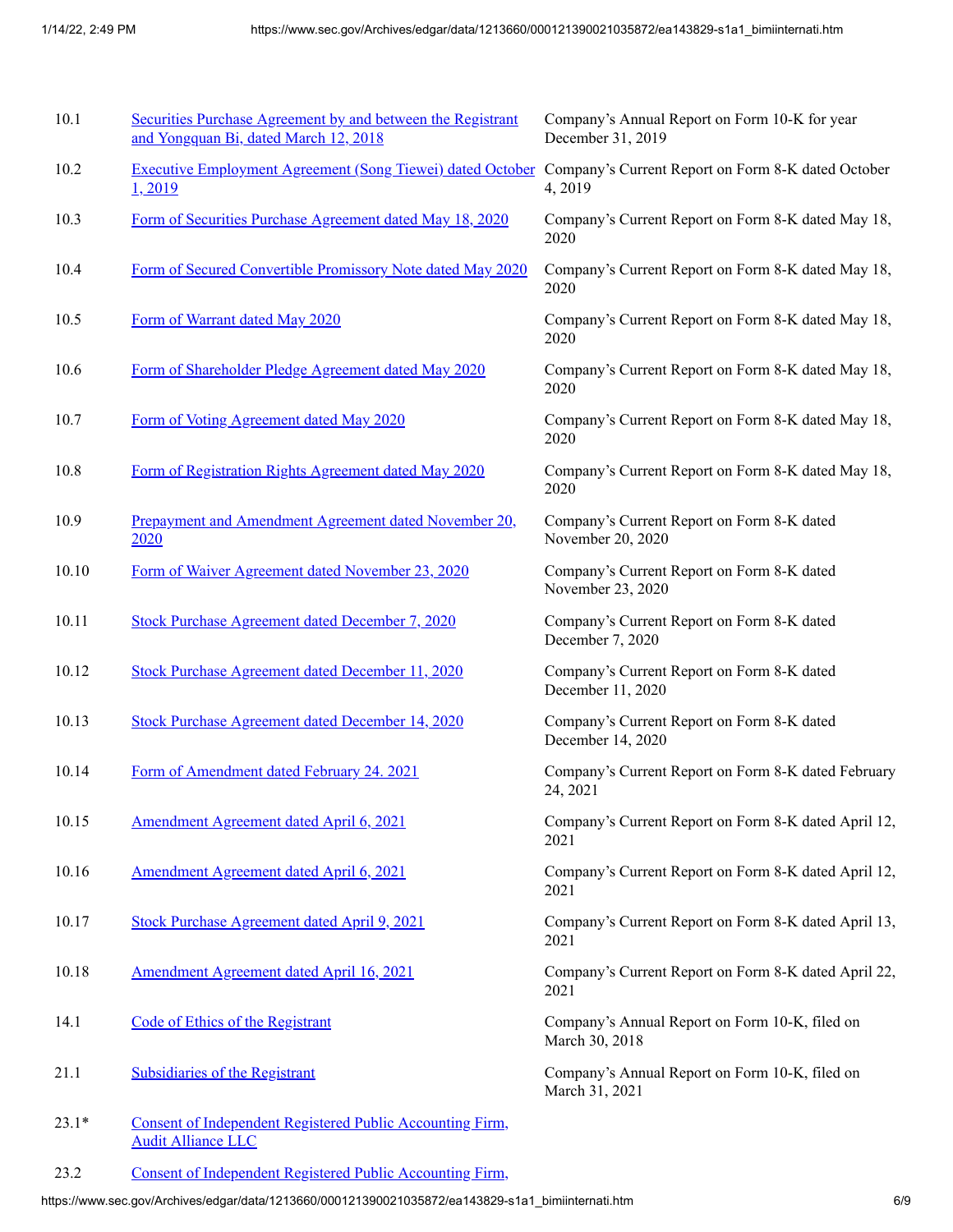| 1/14/22, 2:49 PM |  |
|------------------|--|

**[HHC](https://www.sec.gov/Archives/edgar/data/1213660/000121390021035872/ea143829ex23-2_bimiinternati.htm)** 

- 32.1\* Consent of Carter Ledyard & Milburn LLP [\(included](http://www.sec.gov/Archives/edgar/data/1213660/000121390021034463/ea139864ex5-1_boqiinter.htm) in Exhibit 5.1)
- 99.1\* Power of Attorney [\(included](http://www.sec.gov/Archives/edgar/data/1213660/000121390021034463/ea139864-s1_boqiinter.htm#a_014) on signature page)

\*Previouslyfiled.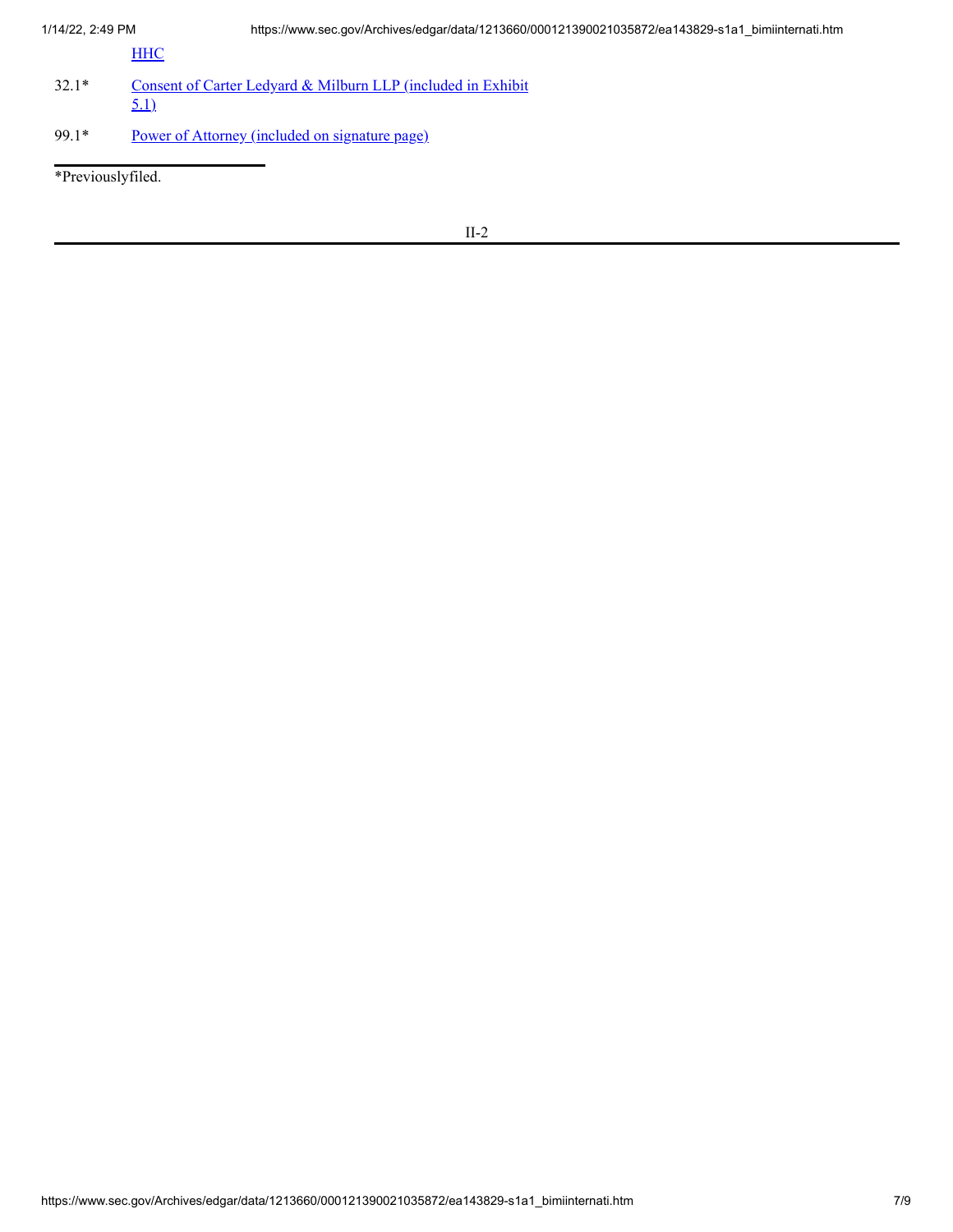#### **SIGNATURES**

Pursuant to the requirements of the Securities Act of 1933, as amended, the registrant has duly caused this amendment to be signed on its behalf by the undersigned, thereunto duly authorized, on July 7, 2021.

#### BIMI INTERNATIONAL MEDICAL INC.

By:  $\frac{1}{\sqrt{1+\frac{1}{\sqrt{1+\frac{1}{\sqrt{1+\frac{1}{\sqrt{1+\frac{1}{\sqrt{1+\frac{1}{\sqrt{1+\frac{1}{\sqrt{1+\frac{1}{\sqrt{1+\frac{1}{\sqrt{1+\frac{1}{\sqrt{1+\frac{1}{\sqrt{1+\frac{1}{\sqrt{1+\frac{1}{\sqrt{1+\frac{1}{\sqrt{1+\frac{1}{\sqrt{1+\frac{1}{\sqrt{1+\frac{1}{\sqrt{1+\frac{1}{\sqrt{1+\frac{1}{\sqrt{1+\frac{1}{\sqrt{1+\frac{1}{\sqrt{1+\frac{1}{\sqrt{1+\frac{1}{\sqrt{1+\frac{1}{\sqrt{1$ /s/ Tiewei Song<br>Tiewei Song

Chief Executive Officer

Pursuant to the requirements of the Securities Act, this Amendment No. 1 to the Registration Statement has been signed below on July 7, 2021 by or on behalf of the following persons in the capacities and on the dates indicated.

| Signature               | <b>Title</b>                                    |
|-------------------------|-------------------------------------------------|
| /s/ Tiewei Song         | Chief Executive Officer, President and Director |
| Tiewei Song             | (Principal Executive Officer),                  |
| $\ast$                  | Interim CFO                                     |
| Baiqan Zhong            | (Principal Financial and Accounting Officer)    |
| $\ast$                  | Chairman of the Board                           |
| Yongquan Bi             |                                                 |
| $\ast$                  | Director                                        |
| Xiaoping Wang           |                                                 |
| $\ast$                  | Director                                        |
| Ju Li                   |                                                 |
| $\ast$                  | Director                                        |
| Fengsheng Tan           |                                                 |
| $\ast$                  | Director                                        |
| Mia Kuang Ching         |                                                 |
| $\ast$                  | Director                                        |
| Jianxin Wang            |                                                 |
| /s/ Tiewei Song<br>*By: |                                                 |
| Tiewei Song             |                                                 |
| Attorney-in-fact        |                                                 |
|                         |                                                 |

II-3